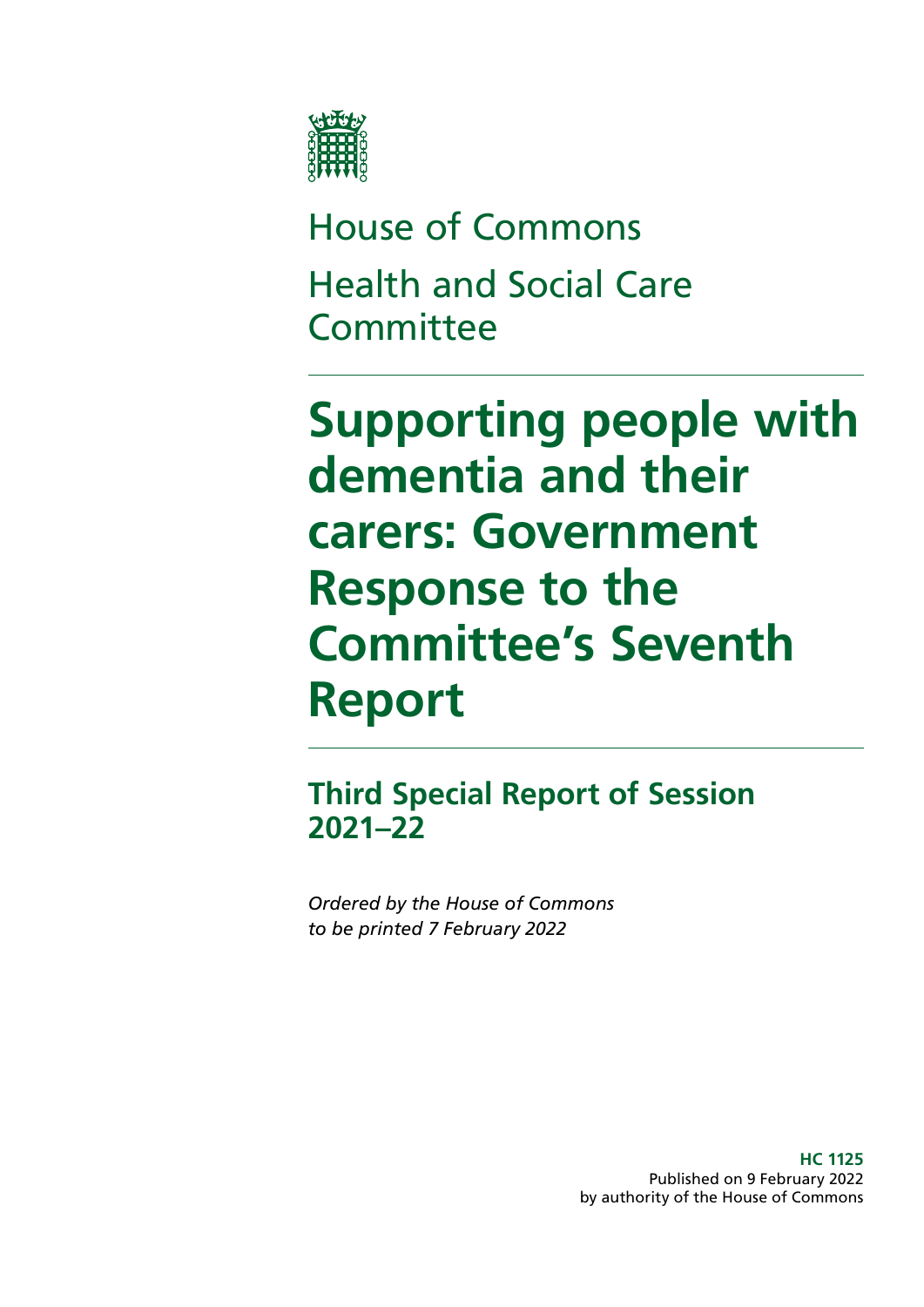# **Health and Social Care Committee**

The Health and Social Care Committee is appointed by the House of Commons to examine the expenditure, administration, and policy of the Department of Health & Social Care.

#### **Current membership**

[Rt Hon Jeremy Hunt MP](https://members.parliament.uk/member/1572/contact) *(Conservative, South West Surrey)* (Chair) [Lucy Allan MP](https://members.parliament.uk/member/4411/contact) (*Conservative, Telford*) [Paul Bristow MP](https://members.parliament.uk/member/4792/contact) *(Conservative, Peterborough)* [Rosie Cooper MP](https://members.parliament.uk/member/1538/contact) *(Labour, West Lancashire)* [Martyn Day MP](https://members.parliament.uk/member/4488/contact) (*Scottish National Party, Linlithgow and East Falkirk*) [Dr Luke Evans MP](https://members.parliament.uk/member/4781/contact) *(Conservative, Bosworth)* [Barbara Keeley MP](https://members.parliament.uk/member/1588/contact) *(Labour, Worsley and Eccles South)* [Taiwo Owatemi MP](https://members.parliament.uk/member/4779/contact) *(Labour, Coventry North West)* [Sarah Owen MP](https://members.parliament.uk/member/4777/contact) *(Labour, Luton North)* [Dean Russell MP](https://members.parliament.uk/member/4812/contact) *(Conservative, Watford)* [Laura Trott MP](https://members.parliament.uk/member/4780/contact) *(Conservative, Sevenoaks)*

#### **Powers**

© Parliamentary Copyright House of Commons 2022. This publication may be reproduced under the terms of the Open Parliament Licence, which is published at [www.parliament.uk/site-information/copyright-parliament/](https://www.parliament.uk/site-information/copyright-parliament/).

The Committee is one of the departmental select committees, the powers of which are set out in House of Commons Standing Orders, principally in SO No 152. These are available on the internet via [www.parliament.uk.](http://www.parliament.uk/)

#### **Publication**

Committee reports are published on the Committee's website at [www.parliament.uk/hsccom](http://www.parliament.uk/hsccom) and in print by Order of the House.

#### **Committee staff**

The current staff of the Committee are Hasan Al-Habib (Academic Policy Fellow), Matt Case (Committee Specialist), Joanna Dodd (Clerk), Sandy Gill (Committee Operations Officer), James McQuade (Committee Operations Manager), Conor O'Neill (Clinical Fellow), Rebecca Owen-Evans (Committee Specialist), Anne Peacock (Senior Media and Communications Officer) and Yohanna Sallberg (Second Clerk).

#### **Contacts**

All correspondence should be addressed to the Clerk of the Health and Social Care Committee, House of Commons, London SW1A 0AA. The telephone number for general enquiries is 020 7219 6182; the Committee's email address is [hsccom@parliament.uk](mailto:hsccom%40parliament.uk?subject=).

You can follow the Committee on Twitter [@CommonsHealth](https://twitter.com/CommonsHealth)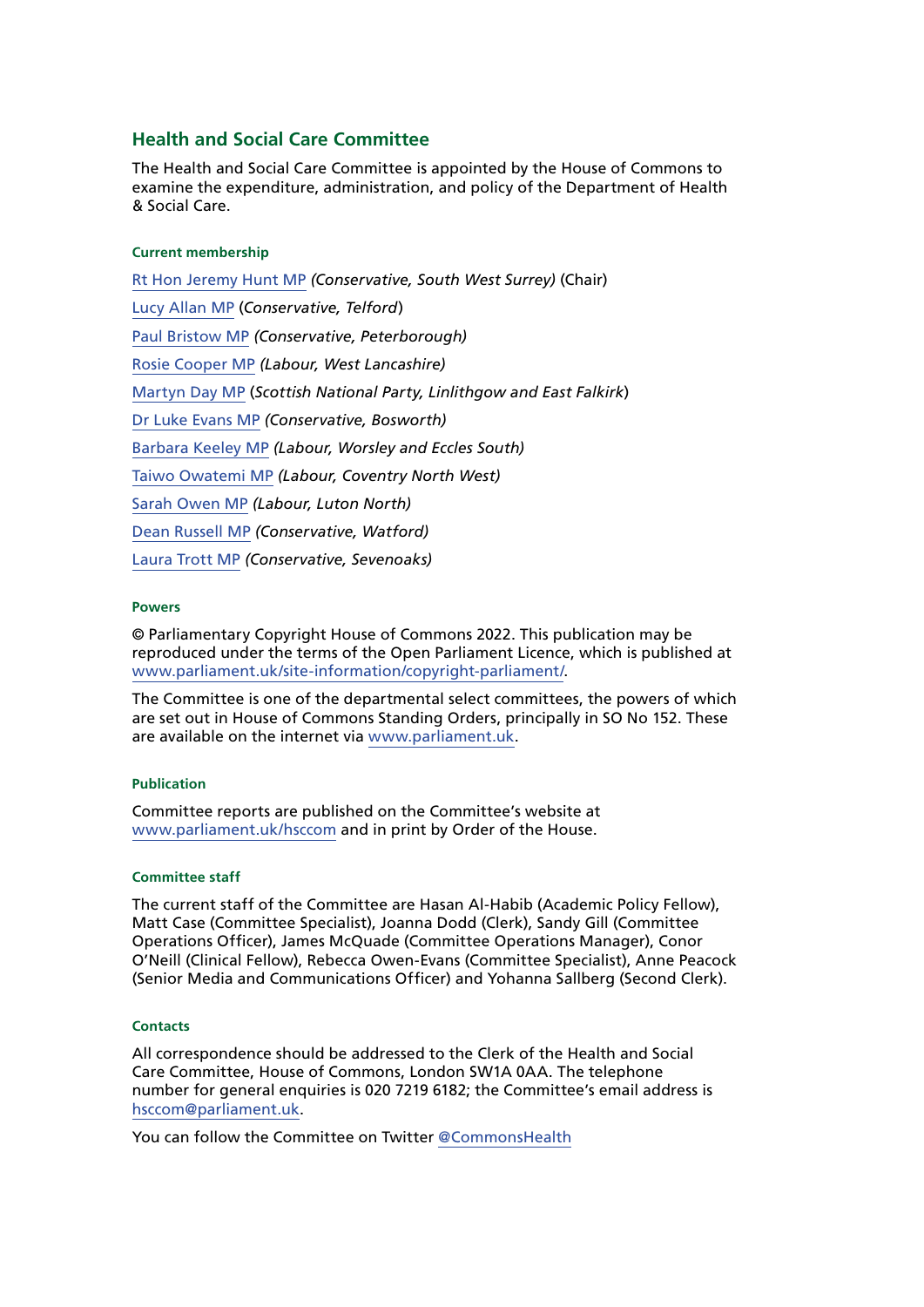The Committee published its Seventh Report of Session 2021–22, *[Supporting people with](https://committees.parliament.uk/publications/7662/documents/79983/default/) [dementia and their carers](https://committees.parliament.uk/publications/7662/documents/79983/default/)* (HC 96), on 29 October 2021. The Government response was received on 1 February 2022 and is appended below.

# Appendix: Government Response

# **Government Response**

## **Recommendation 1:**

*We conclude, in line with our report on Social care: funding and workforce, the current social care system is "unfair and confusing". Those living with dementia remain unprotected from unlimited costs and navigating the system is burdensome for those providing support. This is unacceptable and it is therefore essential the Government's White Paper addresses these issues with full reform of the social care system*. (Paragraph 19)

## **Response:**

We agree that the current system needs to change. Currently, individuals face the risk of unpredictable and unlimited social care costs; one in seven individuals over 65 will face care costs above £100,000 and roughly one in ten individuals will face care costs above £120,000 over their lifetime. Most people are unable to protect themselves against these risks as affordable financial products are unavailable. Under the current means test the state only begins to help people pay for their care once they have less than £23,250 of chargeable assets, although chargeable assets do not include the value of their home if they, or an eligible family member, lives there - this is known as the "housing disregard".

In order to protect people from unlimited costs, the reforms the Government announced on 07 September 2021 will include:

- **a £86,000 cap on personal care costs from October 2023**. This will provide financial protection from unlimited care costs and, as a result, give people peace of mind from knowing that they will keep more of their assets when paying for their care.
- significantly **expanding the mean-test from October 2023**. This aims to increase the **protection of those with lower levels of wealth**. People with low income and less than £100,000 in assets are likely to receive state support and everyone will keep at least £20,000 of assets.
- retaining the **"housing disregard"** whereby people's homes are not included in their chargeable assets for calculating the means test if they, or their eligible family member, still live there. The reach of this is much expanded by the more generous means test.
- unfreezing the minimum income guarantee (MIG) in domiciliary and community care and the personal expenses allowance (PEA) for local authority supported care home residents from April 2022.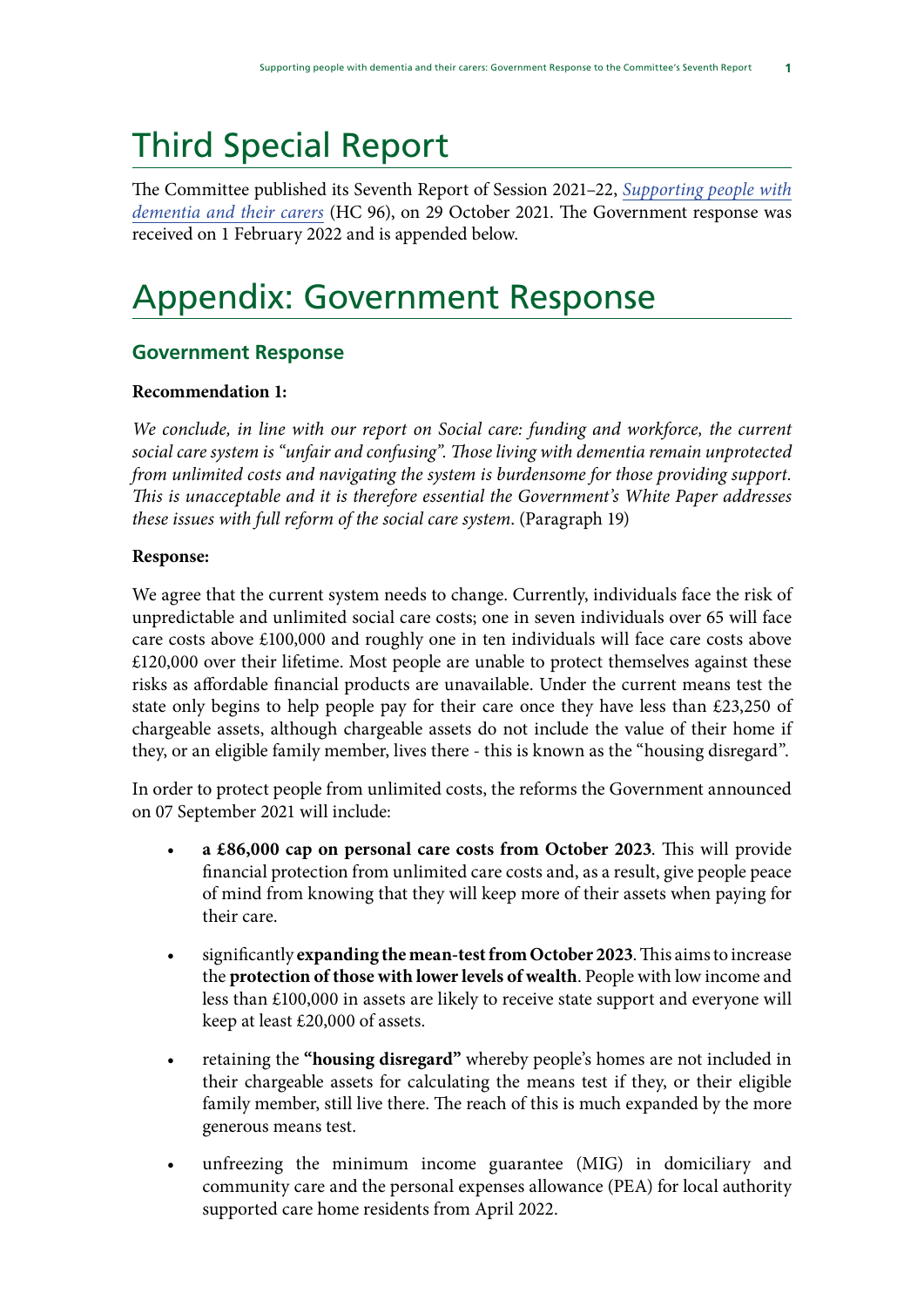Everybody will be better off under the new system, whether because they benefit financially, or because they benefit from the peace of mind that a cap on costs brings. When the reforms are implemented, the Government estimates that an extra 90,000 older care users at any moment in time will receive state support. In 2020–21, the Government already supported 360,000 older adults and 256,000 younger adults. Of those 90,000 older adults we estimate that 30,000 will be benefitting from the changes to the means test alone, and 60,000 will benefitting from the cap or the combinations of the cap and the means test.

Additionally, on 01 December 2021, the Government published the social care reform white paper, People at the Heart of Care, which addresses the challenges that people experience when navigating the adult social care system, including those with dementia, setting out policies that are designed to improve information and advice.

A lack of accessible, personalised advice has been highlighted by stakeholders as an important gap in the current system. The white paper sets out how the Government will bring together those with expertise in providing information and advice services and those who draw on care and support to work together to create new solutions to providing personalised advice. The Government will be providing dedicated funding of at least £5 million to pilot new approaches and gather better evidence of what works. The Government will also trial new approaches to personalised advice, learning from pilots by convening an expert panel to provide guidance and advice.

Personalised advice will provide the guidance a person or their friends and family need to understand which aspects of the adult social system are relevant to them, so they can decide which services they would like to draw on that will enable them to live the life they want to live.

To help people understand the current system, the Government have also created a new [website](https://engage.dhsc.gov.uk/social-care-reform/), which explains both the policies in the white paper and charging reform to the public.

On those living with dementia, the Government is currently working with stakeholders and will be producing a standalone dementia strategy this year. The Government's priority is for the strategy to be credible and shaped by a range of experts, including people living with dementia, and their carers.

## **Recommendation 2:**

*We are disappointed that the Government has not provided greater funding for social care*  in the next three years from the new health and social care levy, with no clarity about what *proportion of the levy will go to social care after that period. However, the Government has pledged to look at the wider issue of social care funding at the upcoming spending review and it is essential that the starting point for the social care funding increase must be an additional £7 billion per year by 2023–24 to cover demographic changes, uplift staff pay in line with the National Minimum Wage and to protect people who face catastrophic social care costs.* (Paragraph 20)

#### **Response**: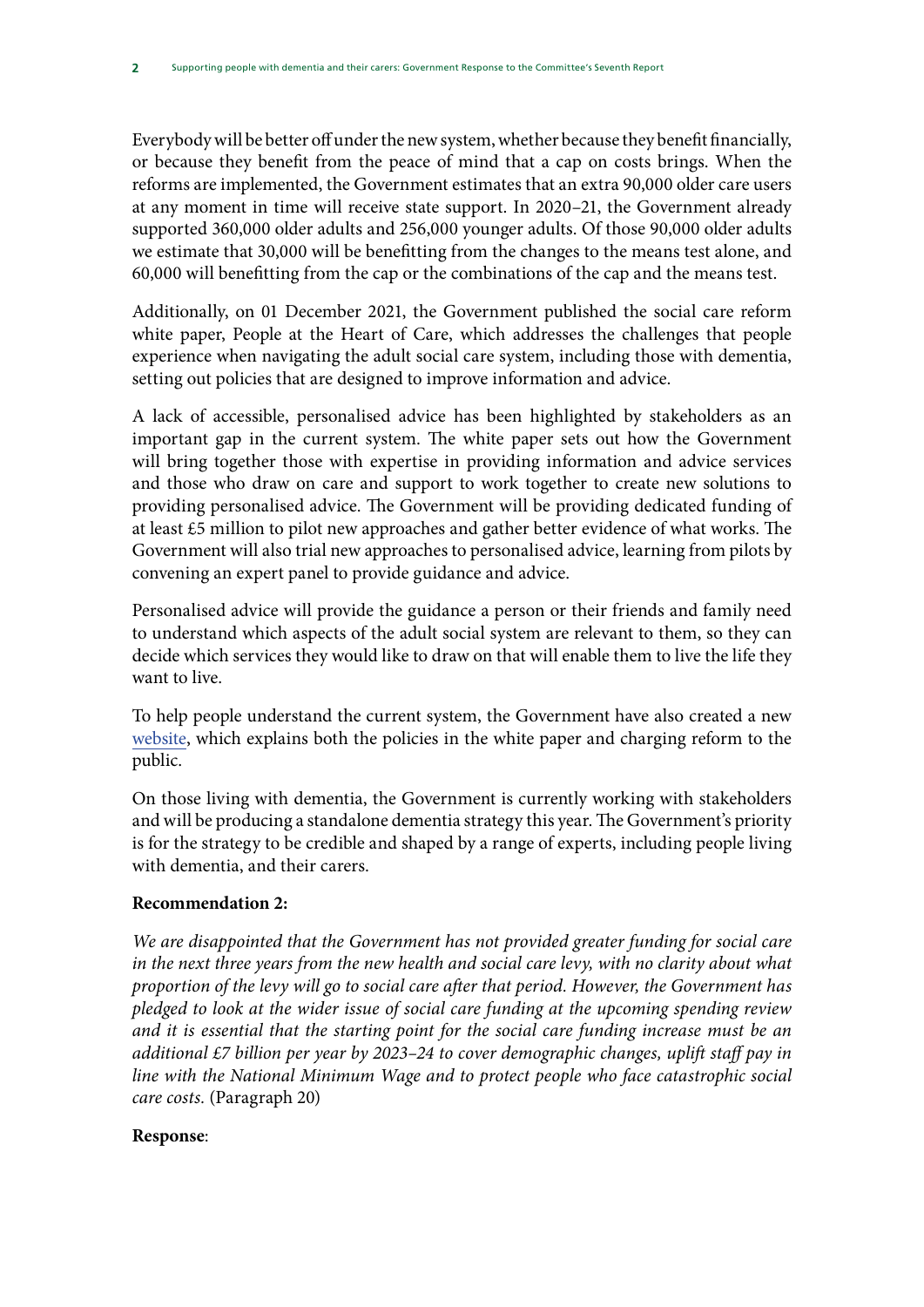years, both to address core pressures facing the sector, and to kickstart an ambitious programme of reform.

To support adult social care reform, the Government is investing £5.4 billion over the next three years. This includes over £1.7 billion to begin major improvements across the social care system in England, and £3.6 billion to reform the social care charging system, of which £1.4 billion will be available to enable all local authorities to move towards paying providers a fair cost of care.

In addition to the £5.4 billion over three years for reform, the Government set out in the provisional local government finance settlement (LGFS) a range of spending to ensure local authorities can respond effectively to core pressures facing the sector, such as rising demographic and unit cost pressures.

The provisional LGFS proposes making available an additional  $\pounds$ 3.5 billion to councils over 2022/23. Including adult social care reform funding, local authority funding for 2022/23 will increase by over 4% in real terms. This will ensure councils across the country have the resources they need to deliver key services. As part of this settlement, local authorities can make use of over £1 billion of additional resource specifically for social care in 2022/23. This includes the increase in Social Care Grant and the improved Better Care Fund, an additional one per cent adult social care precept, and deferred flexibilities from last year's settlement.

## **Recommendation 3:**

*We have heard of the importance of receiving a timely diagnosis for people with dementia and their carers. We appreciate that the covid-19 pandemic will undoubtably have played a part in the recent decline in diagnosis rates which was previously on target. We also welcome the funding NHS England and Improvement has committed to bring the diagnosis rate back*  to the target of two thirds of those estimated to have dementia. (Paragraph 29)

## **Response**:

The Challenge on Dementia 2020 target is for two thirds of people living with dementia to receive a formal diagnosis. The target had been met consistently at the national level from July 2016 until end of March 2020. Since April 2020, the Dementia Diagnosis Rate (DDR) has dropped below the national ambition for the first time in almost 4 years and reflects the impact that the current pandemic has had on memory assessment services and GP referrals into those services.

At the onset of the first lockdown, memory assessment services were suspended and GP referrals to these services decreased significantly. This was due to the prioritisation of other services, as well as the impact the pandemic had on GP services and the instruction for older people to shield and remain at home. However, in recent months, memory assessment services have reopened and resumed assessments. They have adapted their service delivery to offer a personalised approach to patients so that assessments and diagnoses can continue. This includes providing a choice of modalities such as telephone, video conference or face to face appointments where appropriate and this is being promoted and supported nationally.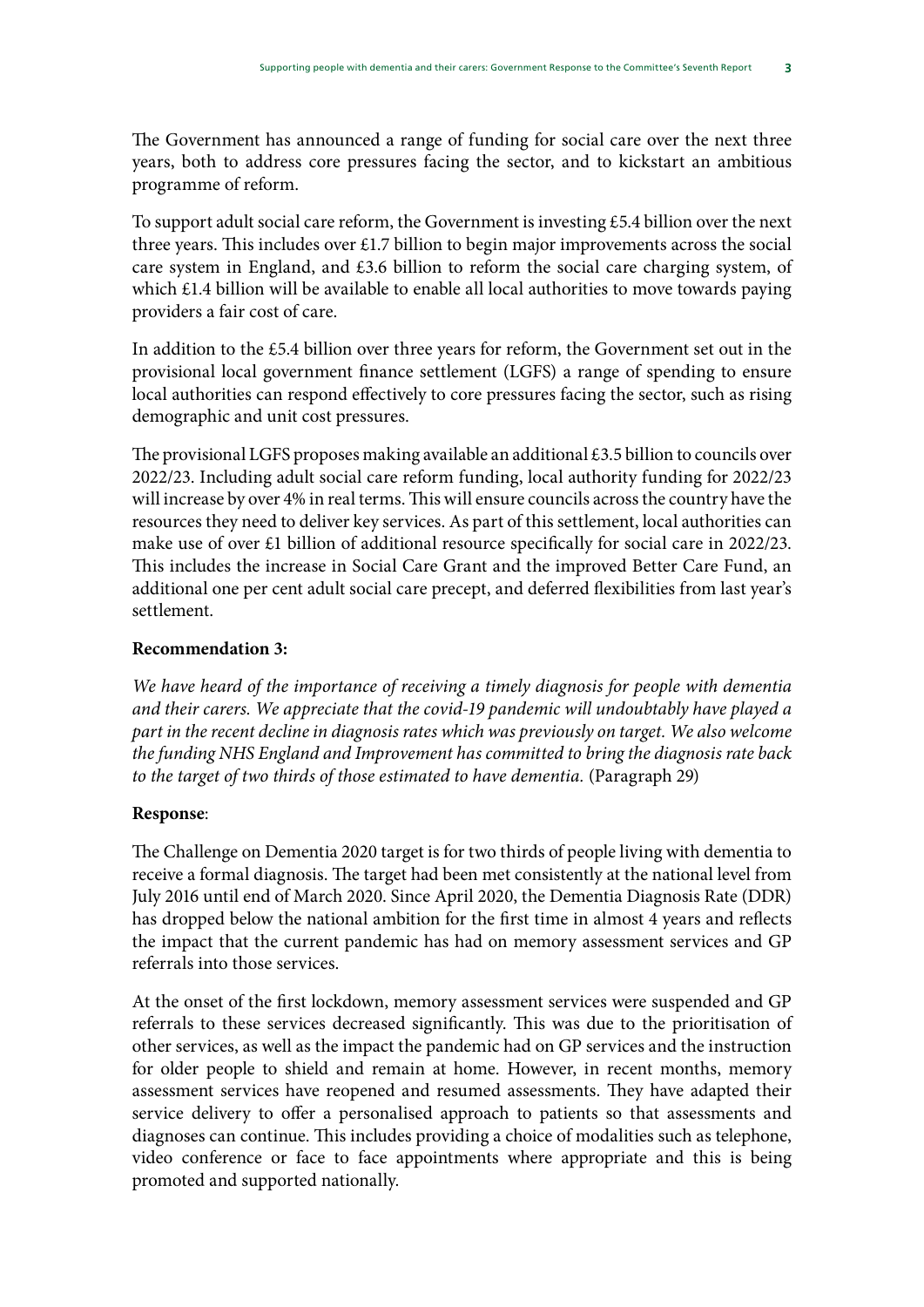The Government welcome the committee's comments on the £17 million of funding allocated to NHS England and Improvement in 2021–22. NHS England and Improvement has set out its priorities with respect to dementia in a regional delivery plan for 2021–22 sent to NHS England and Improvement regional teams. This includes ensuring that the £17 million made available by the Government is directed to:

- support improvements in the dementia pathway and increase capacity at a local level to address the rising backlog of appointments in memory assessment services, supporting services to achieve the existing dementia diagnosis commitment of two thirds; and
- improve access to personalised pre- and post-diagnostic support and carer support, through ensuring partnership working between memory assessment services, primary care, primary care network social prescribing and care coordination teams, as well as Voluntary, Community and Social Enterprise (VCSE) organisations in providing support for people waiting for assessment and after they have been diagnosed.

The £17 million was disbursed to Clinical Commissioning Groups (CCGs) in June 2021. Examples of local plans and activity include:

- **Investing in workforce**. Plans set out include increasing capacity within memory assessment services as well as in wider services supporting people with dementia.
- **Personalised assessments and choice**. Ensuring the provision of person-centred assessments.
- **Improving access to pre- and post-diagnostic support and carer support**. This includes provision of cognitive stimulation therapy for post diagnostic support and programmes such as Carer Information and Support Programme (CrISP) to help support carers.
- Partnership working. This includes funding community outreach services, additional VCSE partnerships and admiral nursing services.

In addition, to enhance support for health professionals further when undertaking memory assessments where there is a possibility of dementia diagnosis, NHS England and Improvement have recently commissioned:

- a training / e-Learning course on delivering safe and personalised assessment and diagnosis of dementia, including practice in the context of COVID-19, via telephone, video, and face-to-face appointment.
- an evaluation project, which will comprise a realist evaluation of current memory assessment practice, looking at what is working, where it works, why it works, and how to implement appropriate processes.

Both the learning package and the evaluation resource will be shared widely with stakeholders, including general practice, working via the British Medical Association (BMA), and memory assessment services once complete. It is anticipated that this will be published in Winter 2021.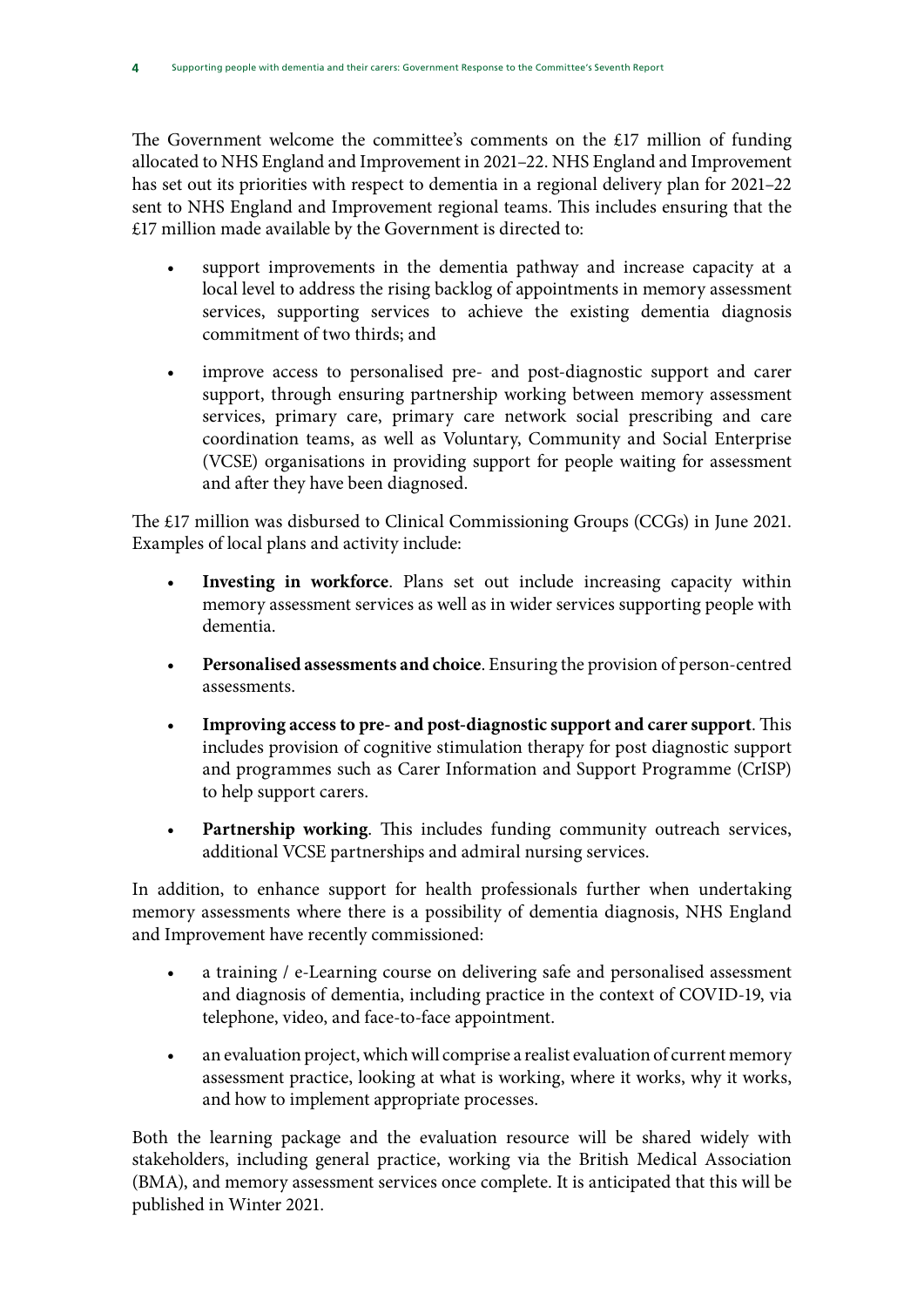The vaccination response demanded in light of the latest wave of the COVID-19 variant has caused significant disruption of GP services, the full impact of which is yet to be seen on the numbers of people referred to memory services and dementia diagnoses.

However, it is anticipated that the disruption is very likely to impede the recovery process for the DDR and post diagnostic support, particularly when combined with other compounding factors arising including:

- Fewer older people wanting to go out or contact their GP due to fear of infection or that they don't want to 'bother' their GP in the current climate.
- Staff absences due to sickness and isolation through COVID-19.
- Reduction in face-to-face appointments and the suspension of 75+ health checks, and so decreasing opportunistic contacts.
- Suspension of Quality and Outcomes Framework (QOF) dementia care plan reviews, ultimately impacting the provision of personalised care and support.

## **Recommendation 4**

*However, the evidence we have taken has made it clear that improving diagnosis alone is not sufficient: people living with dementia and their carers need appropriate post diagnostic support throughout the rest of their life. We are clear that there should be no gap between receiving a diagnosis and providing both immediate support and planning longer-term care for someone with dementia. People with dementia and their carers should not be left to fall through the cracks of an uncoordinated and complex pathway across the health and social care system*. (Paragraph 30)

## **Response**:

The Government agrees with the committee that although accurate and timely diagnosis is an important enabler in accessing the appropriate post-diagnostic support, that there are other factors that can influence a person's experience of living with dementia. The Government wants a society where every person with dementia and their families and carers, receive high quality, compassionate care, from diagnosis through to end of life.

#### Personalised Care

NHS England and Improvement are committed to delivering high-quality care and support for every person with dementia, and central to this is the provision of personalised care. Critically, personalised care takes a whole-system approach, integrating services around the person including health, social care, public health, and wider services. This is summarised in the [Dementia Well Pathway](https://www.england.nhs.uk/mentalhealth/wp-content/uploads/sites/29/2016/03/dementia-well-pathway.pdf) and [Dementia wellbeing in the COVID-19](https://www.england.nhs.uk/wp-content/uploads/2020/09/C1280_Dementia-wellbeing-in-the-COVID-pandemic-v3.pdf) [pandemic](https://www.england.nhs.uk/wp-content/uploads/2020/09/C1280_Dementia-wellbeing-in-the-COVID-pandemic-v3.pdf) document.

In addition, the NHS Long Term Plan commitments include:

Extending the application of the NHS Comprehensive Model of Personalised Care, with a focus on enhancing access to social prescribing and personal health budgets for people with dementia – thereby giving people a greater choice over the support and interventions they require to meet their personal needs; and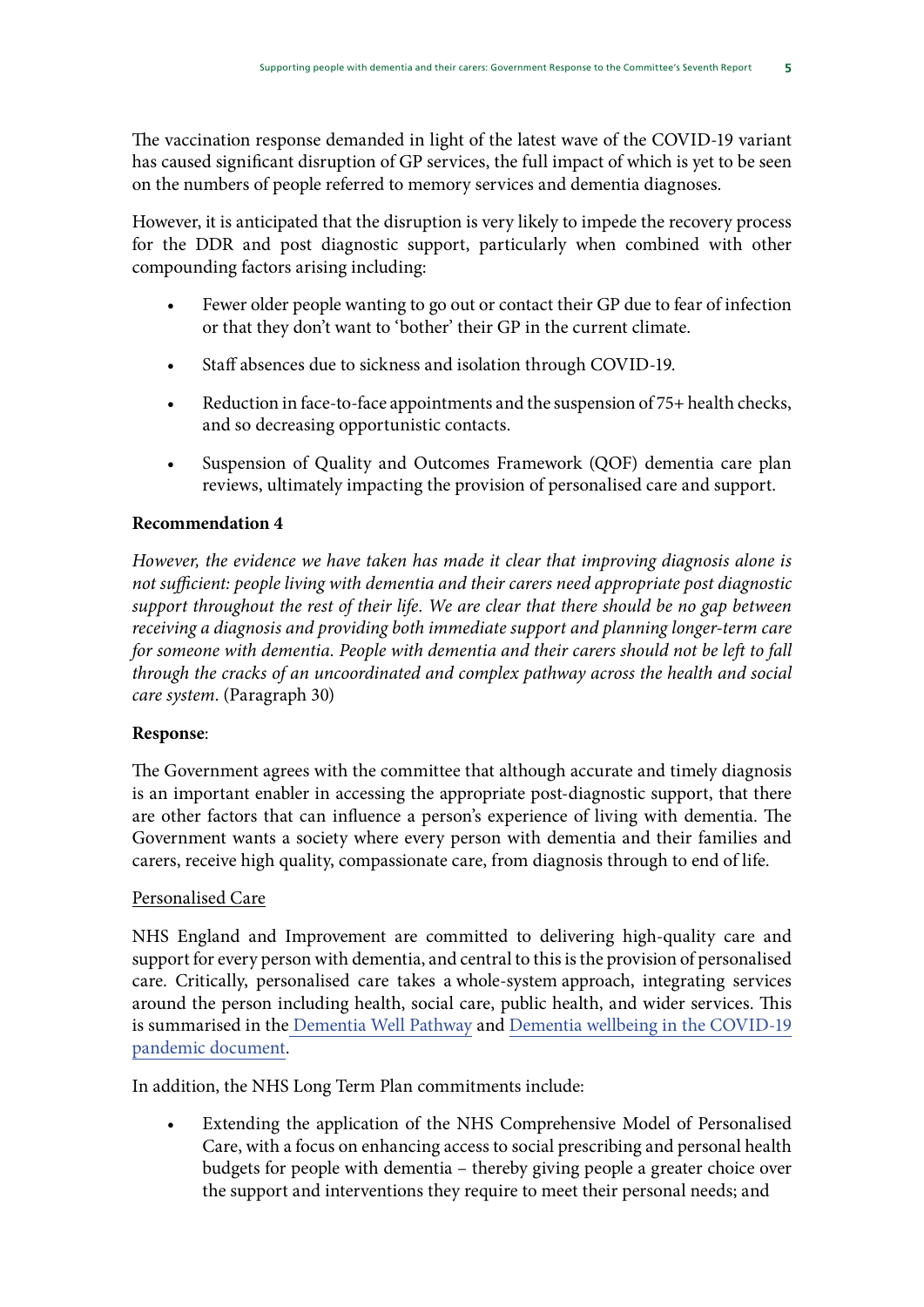• The expansion of service models such as Anticipatory Care and Enhanced Health in Care Homes (EHCH), which will help provide proactive and integrated care in the community. Key to this is the establishment of 'enhanced community multidisciplinary teams' comprising a range of staff such as dementia workers, physiotherapists and others joined by social care and the voluntary sector.

To deliver the model of personalised care outlined above and described in more detail in [Dementia: Good Personalised Care and Support Planning](https://www.england.nhs.uk/publication/dementia-good-care-planning-information-for-primary-care-and-commissioners/) guide, there are three new types of workers being employed within primary care:

- Care coordinators who help to ensure that care is joined up and wrapped around the needs of the person with dementia and their families, and who will support reviews of Personalised Care and Support Plans.
- Social Prescribing Link Workers who take a holistic approach to people's health and wellbeing, developing tailored plans and connecting people to community groups and services for practical and emotional support. The NHS Long Term Plan commits to having 1,000 trained social prescribing link workers in place by the end of 2020–21, rising further so that by 2023–24 over 900,000 people are able to be referred to social prescribing schemes. The 2020–21 target was succeeded ahead of schedule with over 1,400 social prescribing link workers now in place.
- Health and Wellbeing Coaches who will support people to develop their knowledge, skills, and confidence to manage their health and care, improve health outcomes, and quality of life.

All the additional roles have access to the dementia friends online training through the NHS Future Collaborative space.

# NHS Urgent Community Response Teams

Work to help keep older people, including those with dementia, well at home is also being taken forward by local health service and council teams who began the roll out of Urgent Community Response teams from April 2020, as part of the NHS Long Term Plan to support England's ageing population and those with complex needs, including dementia. The teams will give those who need it fast access to a range of qualified professionals who can address both health and social care needs, including physiotherapy and occupational therapy, medication prescribing and reviews, and help with staying well-fed and hydrated. Backed by £14 million of investment, seven 'accelerator' sites announced on 23 January 2020 were the first to deliver the new standards for care, working together to standardise how urgent community services will be measured, and delivered consistently across the country, 365 days a year.

Older people and adults with complex health needs, including dementia, who have a very urgent care need, including a risk of being hospitalised, will be able to access a response from a team of skilled professionals within two hours. A two-day standard will also apply for teams to put in place tailored packages of intermediate care, or reablement services, for individuals in their own homes, with the aim of restoring independence and confidence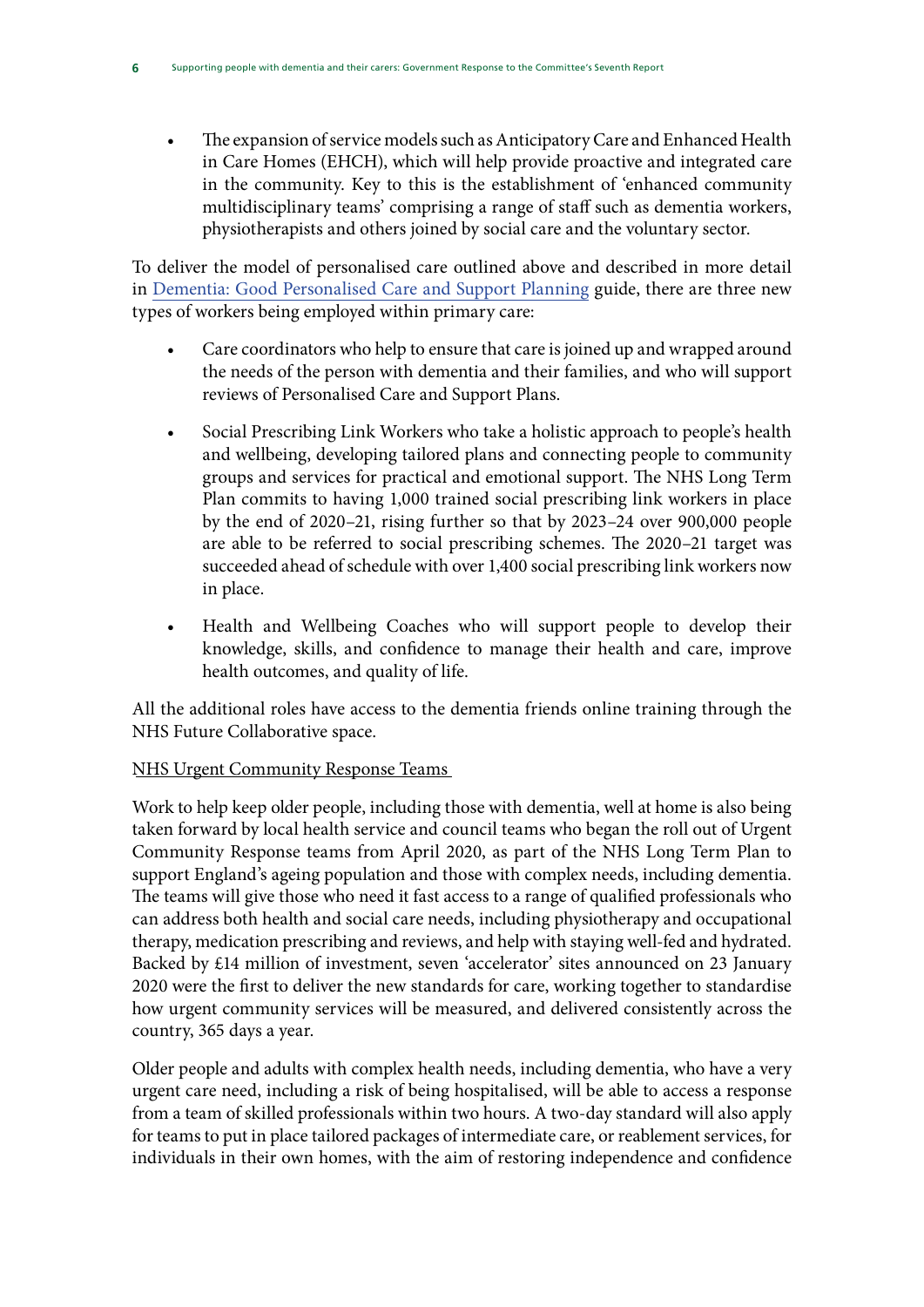after a hospital stay. The urgent response standards are part of a range of commitments – including enhanced NHS support to care homes – which local health and care leaders will be rolling out over the next few years to help keep older people well at home.

#### **Integration**

The Government is committed to the delivery of world-leading health and social care across the whole of the UK. The Government's aim is to join up care around a person's needs so that, from their perspective, their experience of care is seamless. The Government wants to improve the quality and experience of care for individual patients, service users and carers, as well as outcomes for local populations, ensuring that everyone receives the right care, in the right place, at the right time.

On 07 September 2021, the Government announced that it would set out plans on health and care integration, aligning with the white paper on social care reform. The Government has already gone a long way to better integrate health and care within and across systems with the Health and Care Bill, and the Government plans to publish a white paper on integration in 2022. This will build on and complement the Health and Care Bill, but the Government wants to go further and faster, working closely with the system to deliver person-centred care. It will set out how the government can go further on its ambitions to integrate at local level to help achieve the ambition for seamless working between health and care. The white paper will focus on making a reality of integration in local areas. This will be based on the learning of those who make integration happen on the ground because making decisions locally is very often central to success.

Our proposals aim to clarify responsibility for the delivery of health and social care and set out priority outcomes to align our collective purpose and proposals. It will also strengthen factors such as leadership, oversight, data and technology and workforce to help us all to truly integrate health and care.

#### New Dementia Strategy

In addition, the Government is now working with stakeholders and will be setting out its plans on dementia for England for future years this year where it will be looking at how to improve the lived experience of dementia. The Government's priority is for the strategy to be credible and shaped by a range of experts, including people living with dementia and their carers.

#### **Recommendation 5:**

*We recommend the Department of Health and Social Care and NHS England and Improvement use the White Paper to develop clear guidance on the care and support those living with dementia and their carers should expect to receive from diagnosis through to lifelong post-diagnostic support. This guidance must encourage integrated working across the health and social care system while also establishing clear responsibilities for Integrated Care Systems in coordinating care. Alongside this, there must be appropriate data collection along the whole dementia pathway to monitor activity and support improvement. We expect an update on this work by the end of November 2021*. (Paragraph 31)

#### **Response:**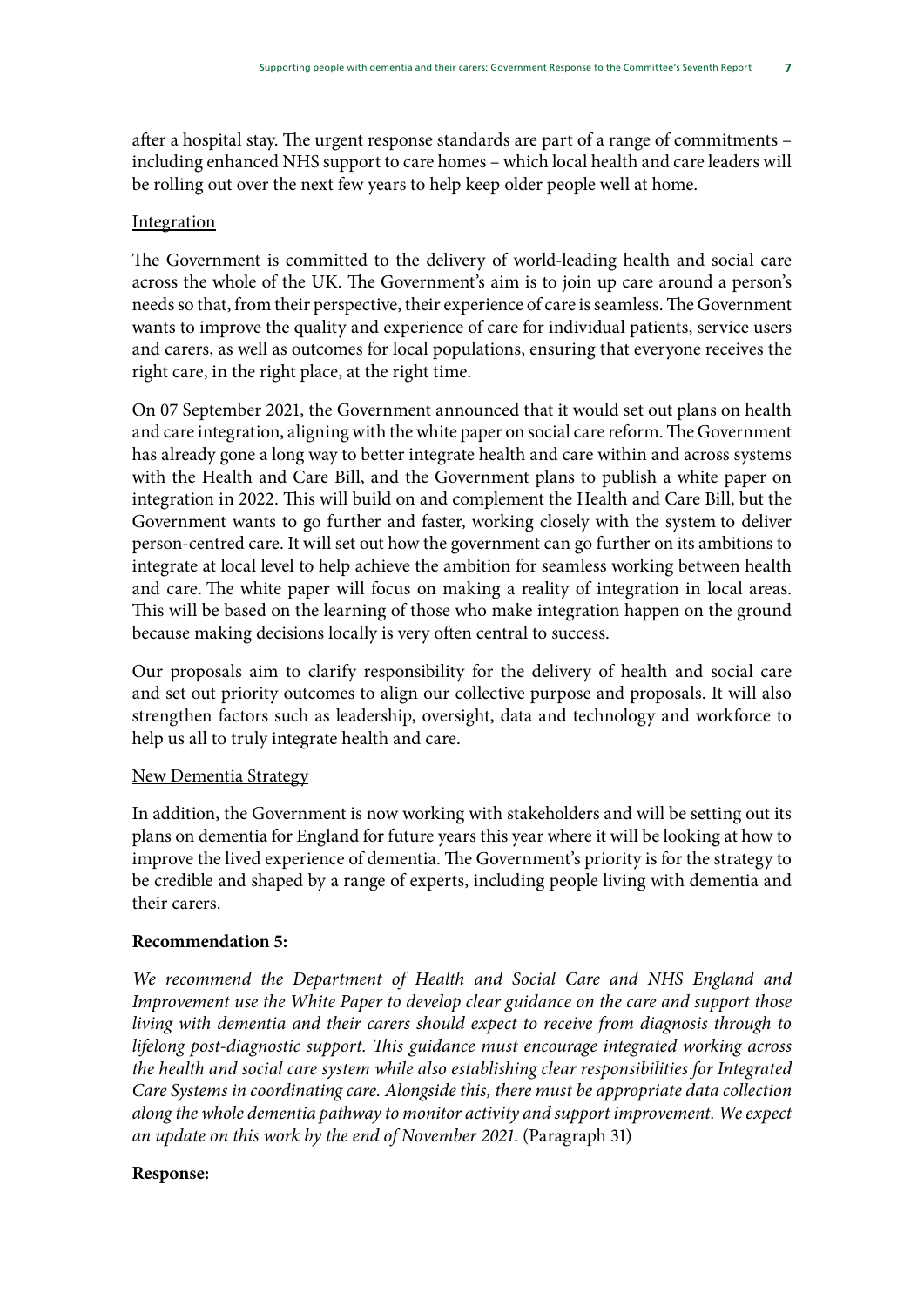The Government wrote to the Committee in response to this recommendation on 01 December 2021 and has nothing further to add at this time. The Government will be producing a standalone dementia strategy this year.

## **Recommendation 6:**

*As emphasised by Alzheimer's Society and other key stakeholders, social care reform must be "rooted in the recognition of what good quality care looks like" and create a system where people with dementia are able to receive personalised care. We support this and believe that an essential foundation to this is a sustainable skilled and valued workforce. Reforms to deliver this must be a core part of the forthcoming White Paper including a focused effort to reducing the 30% turnover rates typical in the sector with a more strategic approach to social care pay, progression and conditions. We expect the Government's recent commitment of £500 million to be spent on the social care workforce is unlikely to address these issues.* (Paragraph 43)

# **Response:**

The 1.5 million people who make up the paid social care workforce provide an invaluable service to the nation, especially throughout the COVID-19 pandemic. They work tirelessly to support those in our society who need care, and as this pandemic has made clear, the nation is indebted to their selfless dedication.

The adult social care workforce strategy, as introduced in the white paper, sets out the Government's vision and the underpinning policies for an adult social care workforce where people can experience a rewarding career, where they are recognised for the vital work they do and feel their wellbeing is prioritised, with opportunities to develop and progress now and in the future.

The Government's workforce strategy includes three key aims for the next three years, backed up by an investment of at least £500 million. The Government wants to build:

- A well-trained and developed workforce
- A healthy and supported workforce
- A sustainable and recognised workforce

This £500 million is a major investment in the training and development of social care staff. The Government will work with sector leaders and partners to co-develop the training offer so that it can address skills gaps and meets the needs of the workforce and the people who use services. The number and type of training places will be developed as part of that work. The Government wants this investment to support as many social care workers who want to access and would benefit from training to be able to do so.

The policies also include a new career pathways map, a new national knowledge and skills framework to support training and development, policies to support care staff health and wellbeing, a new digital platform for social care staff, and initiatives for social workers, nurses and other allied health professionals. Through these policies, the Government wants staff to be empowered to deliver the highest quality of care, through greater staff retention and progression within the sector. The policies were informed by evidence and honed with stakeholders to enable system reform through the workforce.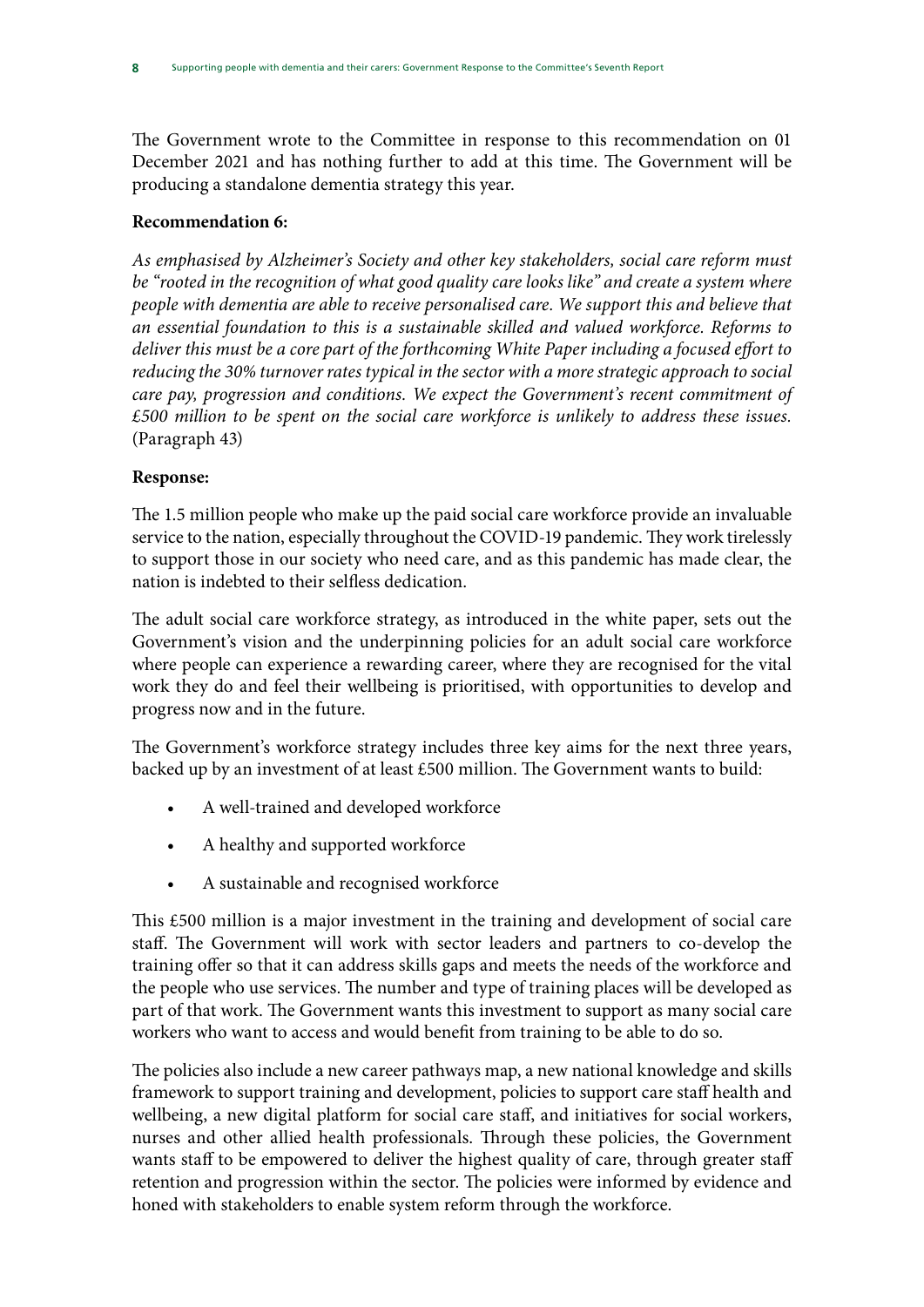The number of jobs in adult social care is forecast to grow by almost one third by 2035. As the population grows, and the way care is delivered evolves and diversifies, the adult social care workforce will need to grow and develop with it. The Government recognises that adult social care employers can struggle to recruit and retain the right number of staff. The Government will continue to work closely with local authorities and care providers to monitor workforce pressures, including on whether further action may be required. The Government is also taking action to support adult social care providers to recruit domestically, for example through the National Recruitment Campaign across broadcast, digital, and social media, highlighting the vital work care workers do, and by working with the Department for Work and Pensions to promote adult social care careers to jobseekers.

This workforce strategy set out in the white paper is just the beginning. The Government will need to work closely with adult social care leaders and staff as well as people who draw on care and support to implement it and take these policies forward now, and in the future.

## **Recommendation 7:**

With many people preferring to stay living at home if diagnosed with dementia, it is *vital that any future Government strategies for dementia support this becoming a reality. Initiatives such as Dementia Friends and dementia-friendly communities have successfully increased awareness of dementia but more needs to be done for those living with dementia to be included in their local communities*. (Paragraph 54)

## **Response**:

The Government agrees that supporting people living with dementia to live the life they choose and feel included in the community is important, and that Dementia Friends and dementia-friendly communities have played an important part in increasing awareness of dementia amongst communities.

Through Dementia Friends, the Government is increasing public awareness and understanding of dementia, and through the dementia-friendly communities programme it is making society more inclusive, with communities and organisations committing to support people to live well with dementia. As a success of the 2020 Challenge on Dementia, there are now over 3.4 million Dementia Friends and 500 areas in England and Wales committed to being dementia-friendly communities, and the Alzheimer's Society continues to look at ways of increasing the number of Dementia Friends within the community. The Government will be exploring the continued importance of raising awareness of dementia as part of the development of its new dementia strategy.

In addition to this, the Government is committed to sustainable improvement of the adult social care system and has brought forward a white paper for reform. As part of a sustainable adult social care system that enables people to live independently in their own homes and maintain good health for longer, the Government will work to ensure people have greater choice and control over where and how they live, receiving care and support in their own home to meet their individual needs. New models of care, including housingwith-care, have a vital role in delivering more personalised care, promoting prevention, and enabling people to live independently, with the necessary care and support available.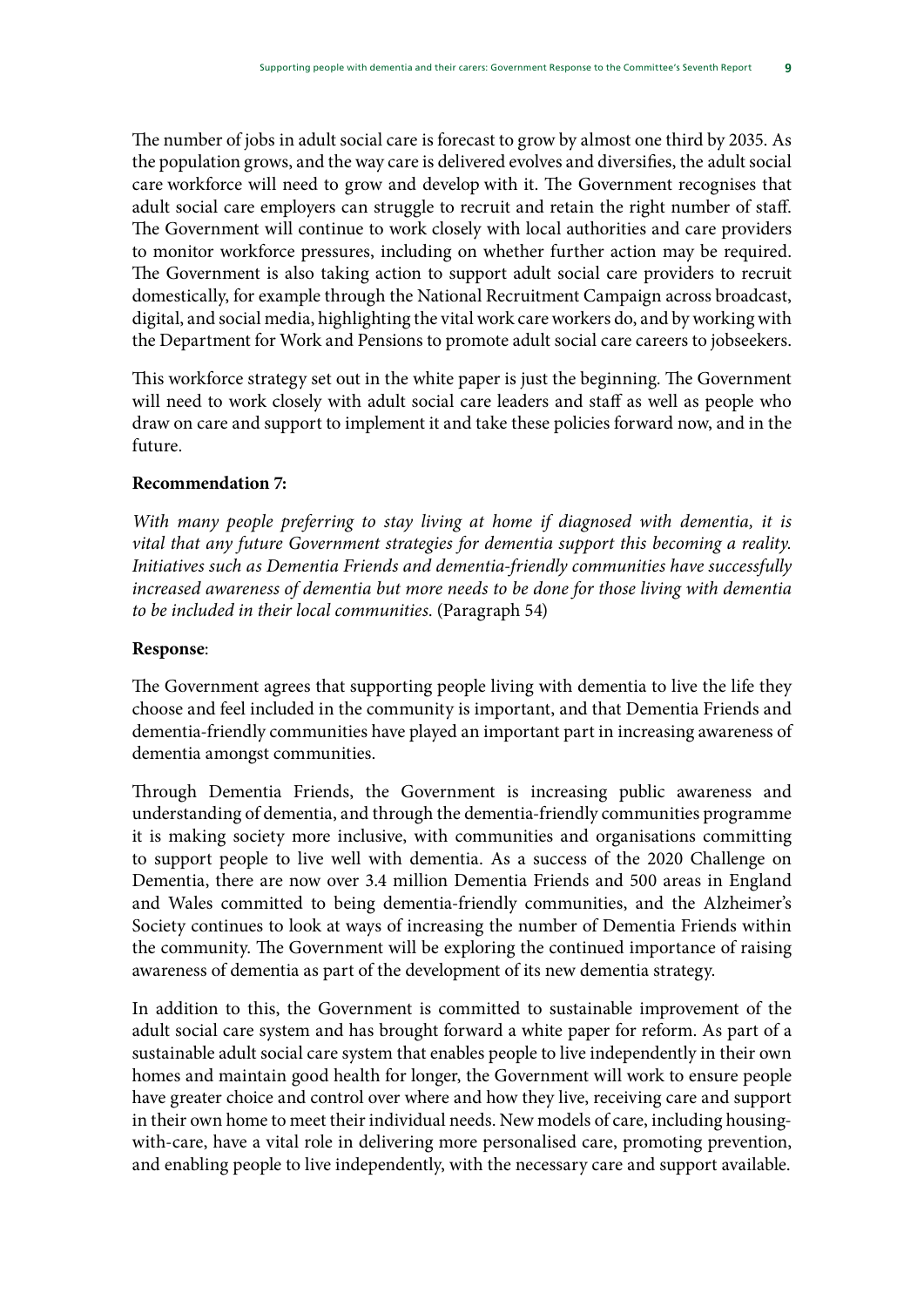To support this, the Government has announced a new £300 million investment in housing. It is a significant new investment that will put better housing at the heart of the adult social care system. It will support local areas to provide more supported and specialised housing, enabling more people to live independently for longer.

Alongside this, the Government will invest up to £30 million in a new 'Innovative Models of Care' programme which will address the key barriers to embedding and 'mainstreaming' innovation in the sector. This will be done through partnership working, risk-sharing funding, and the provision of business support to providers. The Programme will provide the vehicle for local areas to come together to trial and embed ambitious new services for addressing key priorities which will be agreed with the sector.

## **Recommendation 8:**

*Ensuring inclusivity for those living with dementia goes beyond the health and social care system. We heard that, for example, achieving inclusivity requires changes to housing and transport. Therefore, we recommended that the Government's new dementia strategy must include cross-departmental initiatives to ensure people with dementia are able to remain connected to their community*. (Paragraph 55)

## **Response**:

The Government agrees that ensuring the inclusivity of dementia goes beyond the remits of the health and social care system and recognises the need for a cross-Government approach to achieving this. The Department of Health and Social Care (DHSC) is continuing to engage with other government departments as part of the development of the new dementia strategy.

The Government also recognises that a high-quality, safe, and suitable home can help people with dementia stay independent and healthy for longer and reduce health and social care costs. In England, the Government funds the Disabled Facilities Grant (DFG) to support eligible people, including older and disabled people, to adapt their homes to make them safe and suitable for their individual needs, subject to a means test, eligibility criteria and a needs assessment. £573 million has been provided for the DFG in 2021–22. In England, the Government also provide funding to build specialised housing - through the Care and Support Specialised Housing (CASSH) Fund - for older people and adults with learning and physical disabilities, and mental ill health.

In the adult social care reform white paper, the Government announced that it will commit a further £573 million per year to the DFG, between 2022–23 and 2024–25. The Government is also taking steps to ensure that the DFG can benefit more people in need and will consult on some of them in 2022. In addition to the announcement to continue the CASSH Fund at £71 million per year, the Government has introduced the new investment in housing, with at least  $£300$  million funding over three years. Together they will drive increased confidence in the social supported housing market, stimulating a positive cycle of further innovation and private investment.

In addition, the Department for Transport (DfT) is working to improve access to transport through the Inclusive Transport Strategy. A key part of this is recognising that not all disabilities – including dementia – are visible. DfT is working with operators to design and deliver services in an inclusive way, ensuring information is accessible and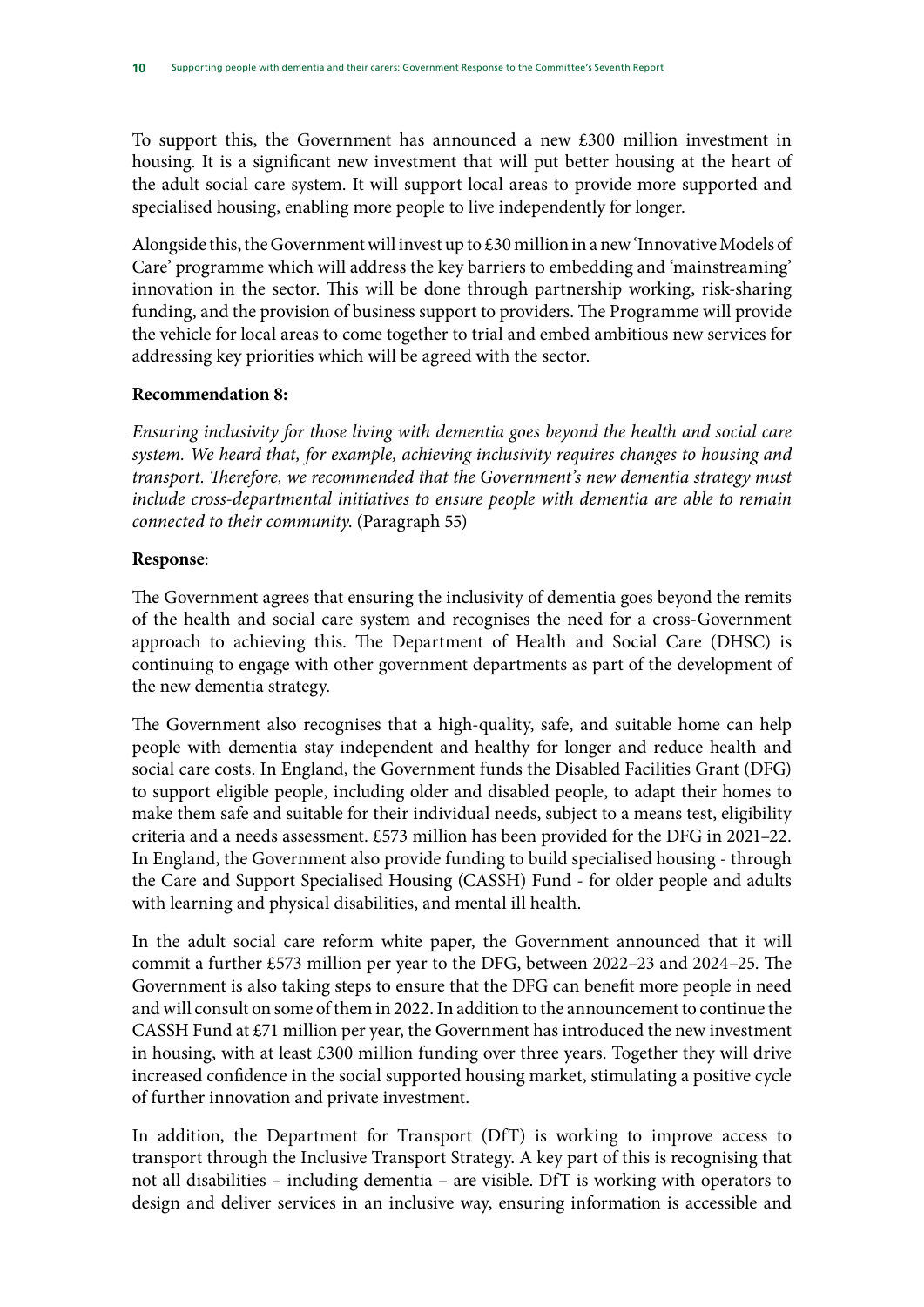assistance schemes are available. The media campaign, 'It's everyone's journey' (IEJ), aims to support the ambition of equal access on public transport by creating a more supportive and considerate environment. During the COVID-19 pandemic, the IEJ 'World of difference' campaign sought to raise awareness of the heightened needs of disabled people using public transport and provide reassurance by sharing the actions of operators to keep people safe.

As part of the development of the new dementia strategy, DHSC will be working with colleagues across government to identify relevant cross-government initiatives aimed at improving the lives of people living with dementia, and their carers.

# **Recommendation 9:**

*Unpaid carers play a vital role in supporting people with dementia. We would like to acknowledge their tremendous contribution, especially over the pandemic period and we welcome the eventual inclusion of provisions in the Health and Care Bill relating to carers. The Government must consider unpaid carers in their White Paper for social care reform. To ensure reforms enable unpaid carers to better support those living with dementia, the Government must provide unpaid carers with the opportunity to contribute to any plans for reform. Carers deserve our support as well as our thanks. The Government must bring forward a National Carers' Strategy by the end of March 2022 with the aim of offering improved support for people providing care and should improve the Carers register.* (Paragraph 56)

## **Response**:

The Government is committed to continuing to support carers to provide care as they would wish, and to do so in a way that supports their own health, wellbeing, and life choices, such as education and employment.

The Health and Care Bill provides an opportunity to create a health and care system that is more accountable and responsive to the people that use it. As part of this, the Government is committed to ensuring that the voices of carers – as well as those who access care and support – are properly embedded in Integrated Care Systems. The Health and Care Bill places two duties on Integrated Care Boards to support unpaid carers:

- First, to involve carers when exercising their commissioning functions, with equivalent provisions for NHS England commissioning services. This means that services commissioned through these routes in the area where a carer lives will have considered the impact on carers in that community.
- Second, to promote the involvement of carers in any decisions relating to the diagnosis, care, or treatment of the people they care for.

NHS England will look to publish guidance for planning purposes and for Integrated Care Boards, following the successful progress of the Health and Care Bill to an Act. This will help to ensure the Government can effectively implement the measures provided in the Bill.

In addition, in its white paper on social care reform, the Government set out a new strategic approach to empower unpaid carers to live happy, healthy, and fulfilling lives, building on the foundations of the Carers Action Plan.